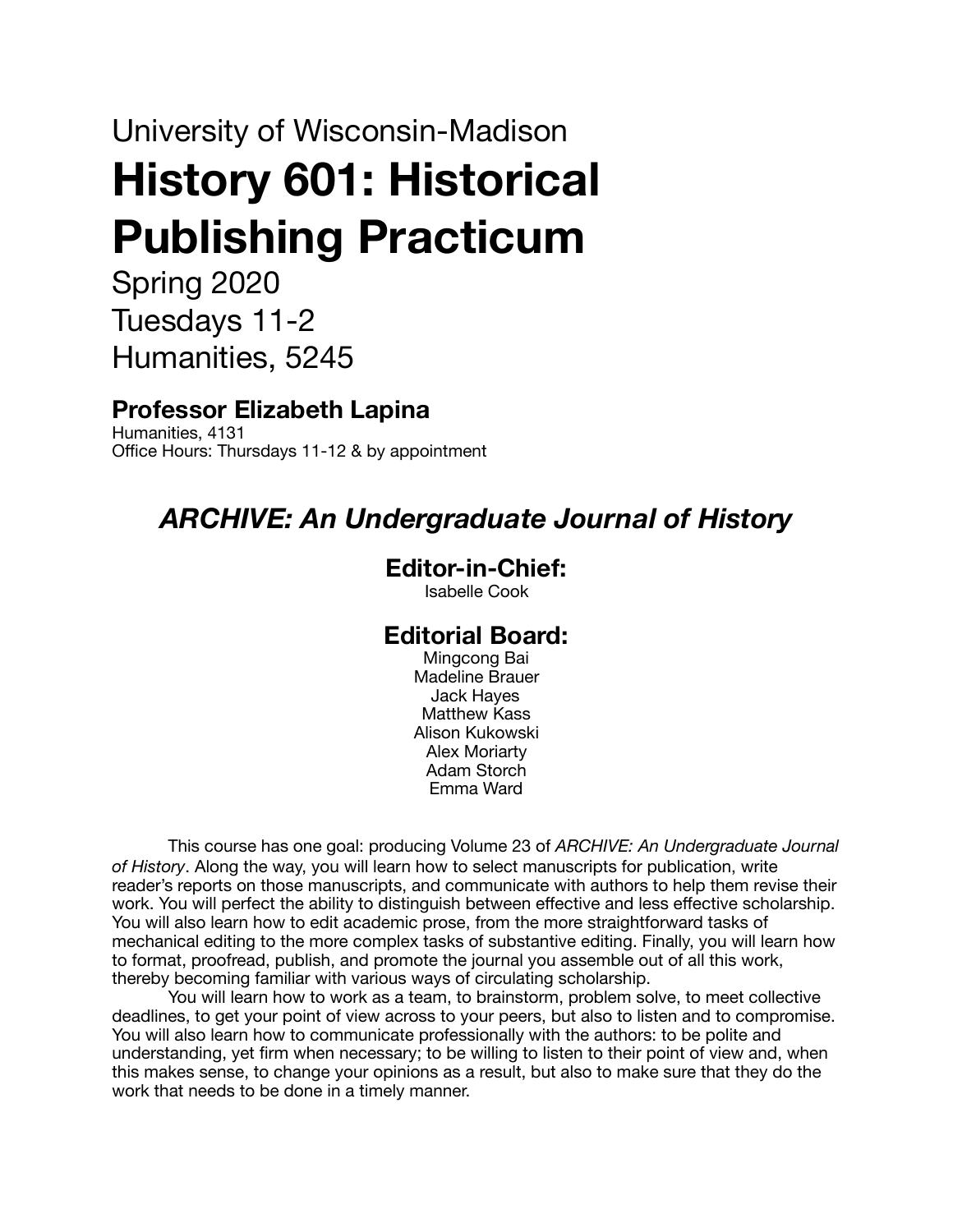In all of this, keep in mind that we are engaged in a collective project for which we are all equally accountable, even as editor-in-chief Isabelle Cook has executive responsibilities and faculty advisor Elizabeth Lapina has pedagogical responsibilities. Remember, too, that this course is a "practicum," which means that you will be *learning by doing*. Finally, keep in mind that the schedule laid out in this syllabus is subject to change; publishing requires flexibility.

# **General**

Attendance of and engaged, respectful participation in every class meeting are essential. So are the many hours of work you will devote to ARCHIVE outside the classroom. As we work to produce this journal together, remember that *everyone does everything*. We all need to take initiative because we all have equal responsibility for every task involved in producing the best possible *ARCHIVE* for 2020.

#### **Workload**

This is a 3-credit course. The credit standard is met by an expectation of a total of 135 hours (45 hours per credit, or about 9 hours per week) of student engagement with the course learning activities, which include regularly scheduled seminar meetings of 180 minutes per week, dedicated reading, writing, editing, proofreading, individual consultation with instructor, and other student work as described in the syllabus.

# **Learning Outcomes**

By the end of the semester, students will be able to:

- critically evaluate and rank scholarly research manuscripts
- make collective decisions in an editorial group
- work with authors to revise and improve their work
- edit scholarly work, from the basics of mechanical editing to the more complex tasks of substantive editing
- format, proofread, publish, and promote a scholarly journal
- articulate and enact the process of circulating historical knowledge

#### **Grades**

- 60% Participation
- 10% Chicago Manual of Style Key
- 10% Peer Review Report
- 10% Committee Work
- 10% Editing/Proofreading/Production Work

#### **Resources**

- *Chicago Manual of Style*, 17th edition
- This can be accessed online through the UW library system
- *The Elements of Style* by William Strunk
	- This can be downloaded for free on Amazon

# **Timeline**

Supplemental reading may be assigned throughout semester \*Homework due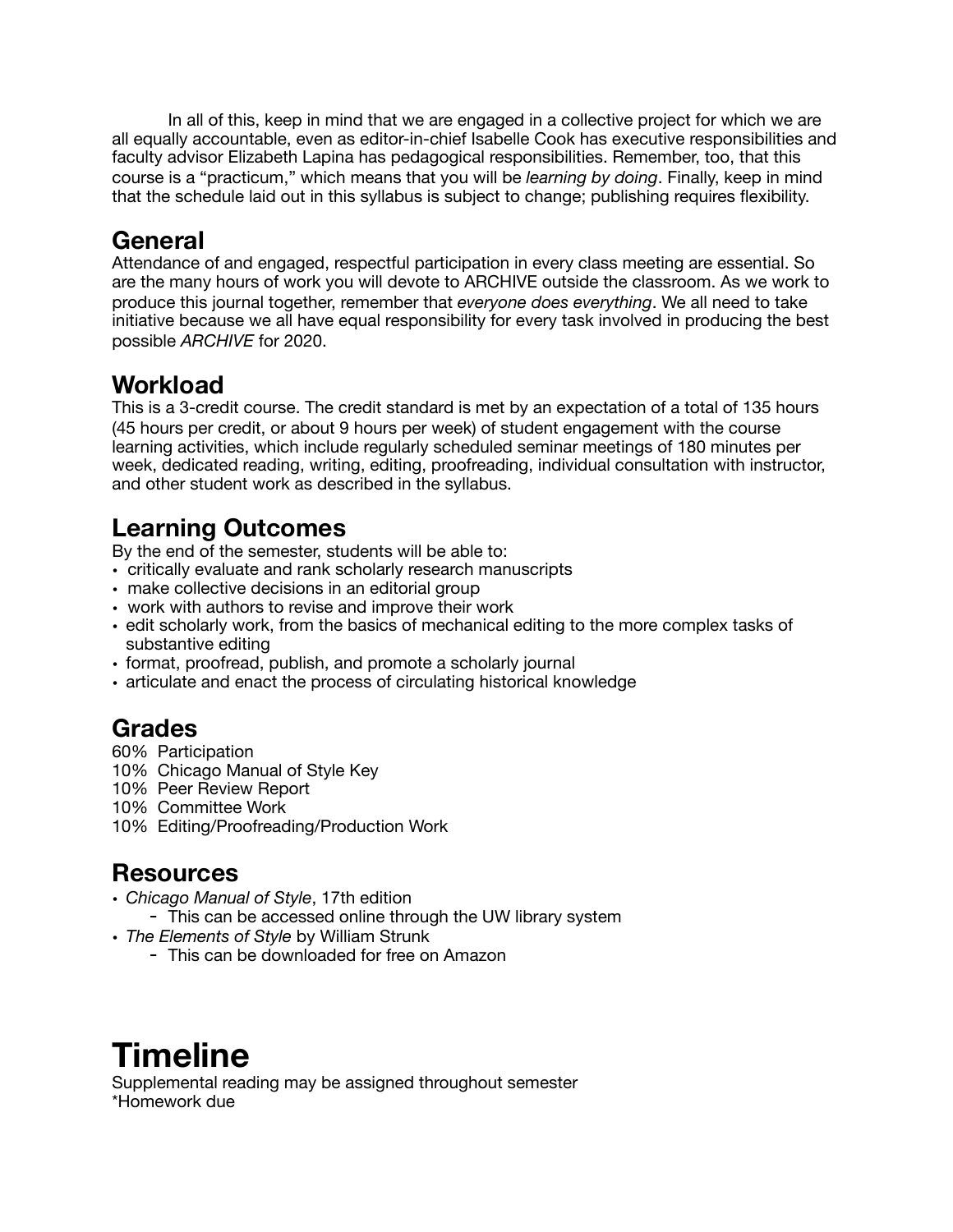#### **January 21st**

Introductions and mechanics

#### **January 28th**

Discussion of submissions \*Read *The Elements of Style*, read submissions

#### **February 4th**

Discussion of submissions \*Read submissions

*Submission deadline on February 10th @11:59pm* 

#### **February 11th**

Discussion of submissions \*Read submissions

#### **February 18th**

Discussion of submissions \*Read submissions

#### **February 25th**

Discussion of submissions \*Read submissions

#### **March 3rd**

Article selection \*Read peer review articles

#### **March 10th**

Peer review \*Complete peer review report

#### **March 17th**

Spring break

#### **March 24th**

Manuscript editing \*Complete Chicago Manual of Style Editing Key

#### **March 31st**

Cross checking sources \*Continue editing